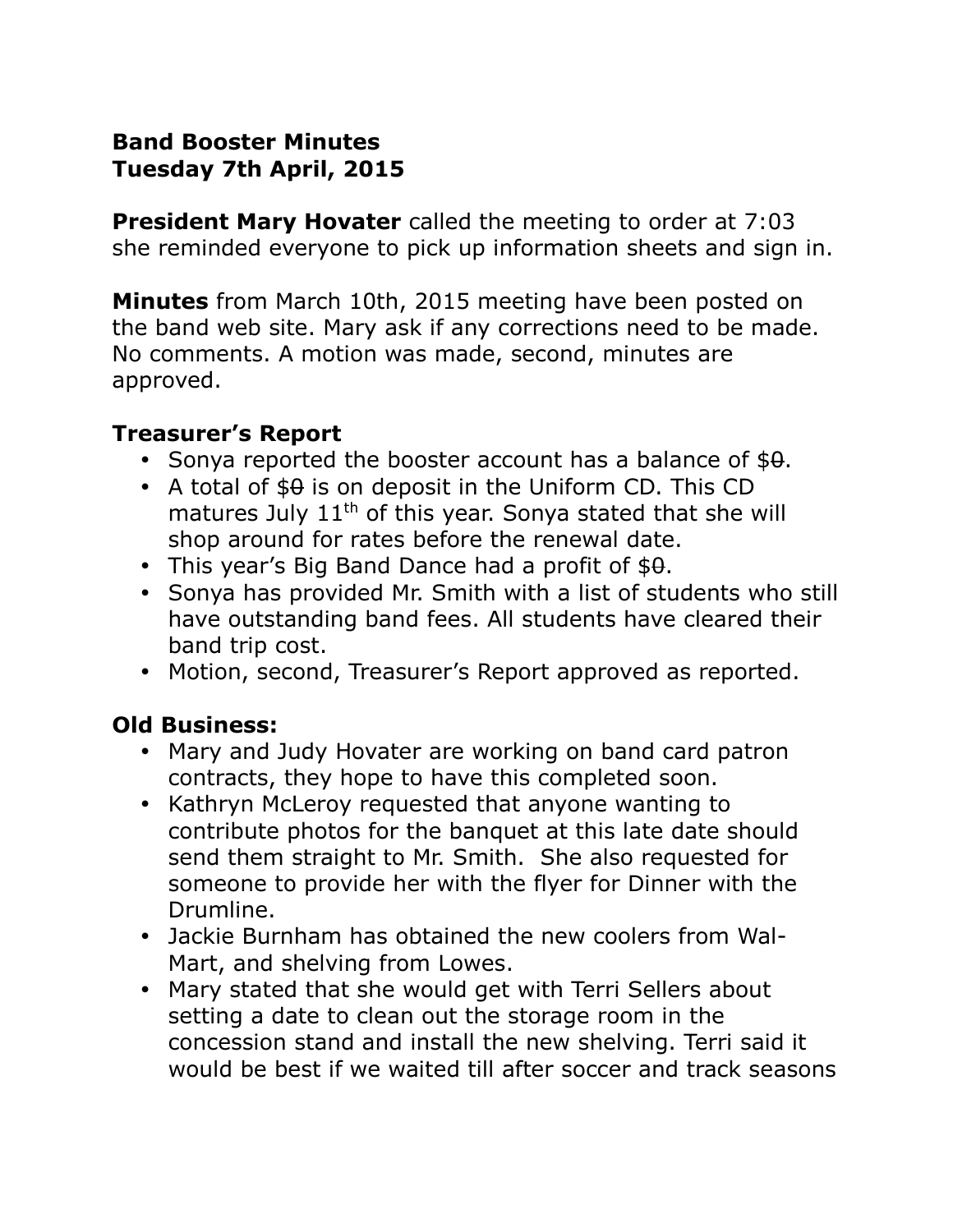are over. It will probably take place sometime in June.

- Mary called everyone's attention to the 2015-2016 Budget hand out. She ask that all those present take time to read it over and if they have any concerns or questions to please ask and they would be addressed at this time. No questions were asked. Mary entertained a motion to pass the budget as it appears. A motion was made, there was a second, all the present agreed, and the 2015-2016 budget is approved.
- Mary read over the slate of officers for the 2015-2016 school year. She ask if anyone present would like to serve as an officer. The addition of Tammy French as Hospitality Coordinator and Richie Lynch as Transportation Coordinator was made. A motion was made to approve the officers as the list stands at this time, a second was made, and the officers list is approved.

### **Mrs. Bean**

- Individual band pictures were taken on March  $26<sup>th</sup>$ .
- Uniforms need to be cleaned and turned in.
- Today was the deadline to pass off scales for banquet awards.
- Band Banquet money is due this Thursday \$13.00 per plate. The banquet is at CRMC on April 24<sup>th</sup> beginning at 6:30pm
- Front Line Practice for CMS begins Monday at 3:30 Auditions will be held on April 28<sup>th</sup>.
- Please check the calendar for the rehearsal schedule. We have a very busy schedule between now and the Spring Concert.
- The concert is currently scheduled for April  $17<sup>th</sup>$  beginning at 6:00pm at Festhalle. If the CHS Auditorium passes inspection before then we may change our plans to have the concert in the auditorium.
- Beginning band will not meet the week of April 20<sup>th</sup> due to state testing.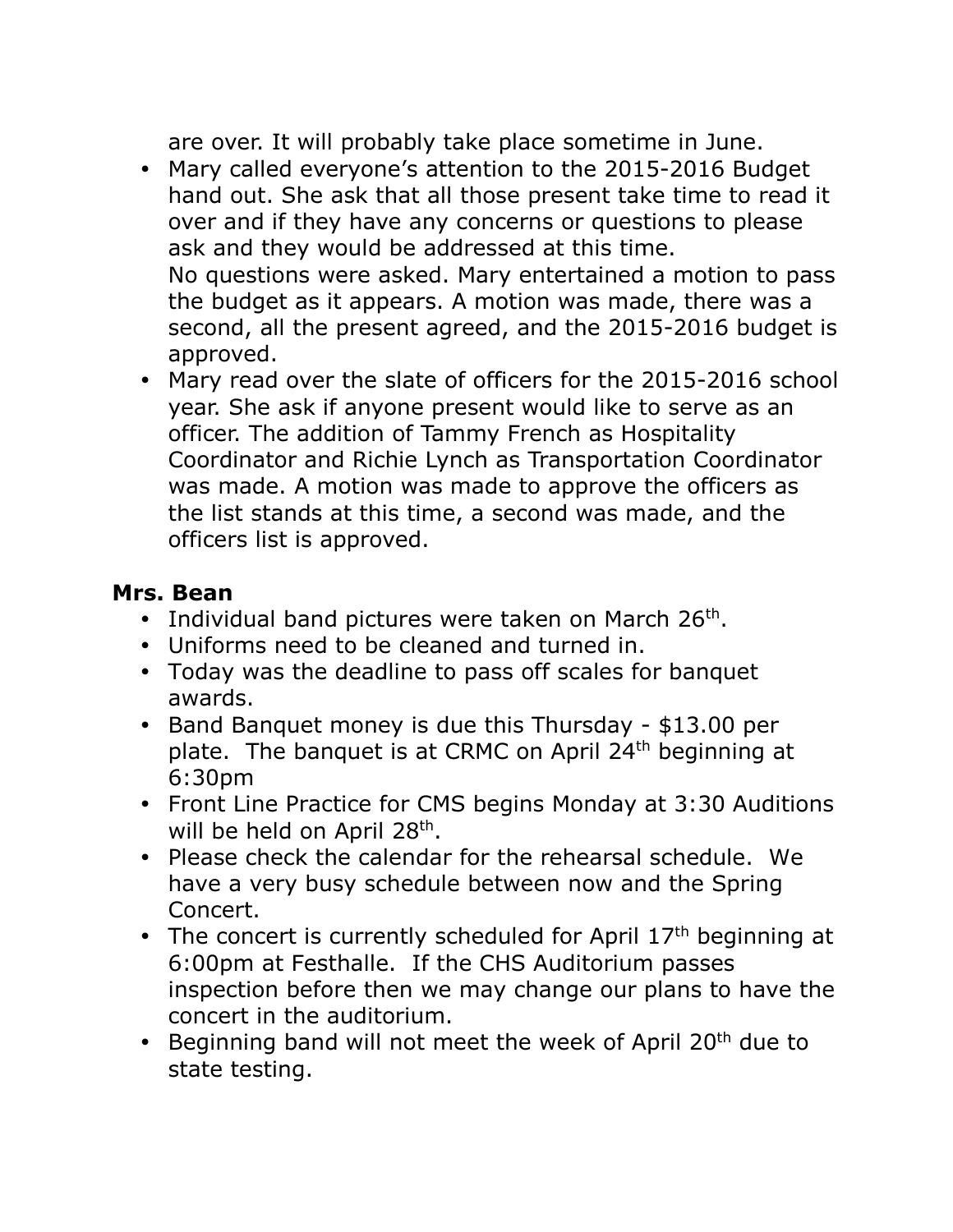- Cullman Band Alumnus Ray Buchmann is planning to provide homemade ice cream for the band students during 8<sup>th</sup> period on May 21st.
- Band Camp is scheduled for July  $27<sup>th</sup>$  thru the  $31<sup>st</sup>$
- Mrs. Bean also shared with us that Music is on the state draft to become a core subject, this is an exciting prospect.
- Mrs. Bean thanked all those present for being 'everywhere' and encouraging your children. They may not always say thank you, but it means more to them than you know.

### **Mr. McDowell**

- The new auditorium is nearing completion, and if it passes inspection with the fire marshal, the Dinner with the Drumline performance will take place there.
- Restaurants participating in this year dinner are The Irish Chipper, Augustas Grill, Brothers Kitchen & Pourhouse, Rumor's Deli, The Downtown Grill and Carlton's. Ticket are \$10.00.
- Percussion will be performing during Bearcat period 9:45a.m.-10:30a.m. on April 8<sup>th</sup>.

# **Mr. Smith**

- Went over the calendar, noting the All-State dates of April 16<sup>th</sup>, 17<sup>th</sup>, and 18<sup>th</sup>.
- Baby pictures and 'future plans' for the Spring Concert are due by April 23rd.
- Band Banquet fee of  $$13.00$  is due by April 29<sup>th</sup>. Make checks payable to Cullman Band Boosters, Inc.
- May  $1^{st}$  and  $2^{nd}$  is the Jazz Band trip. We will be traveling with Klein Transportation.
- Cullman Park & Recreation has changed the date of the Strawberry Festival to May  $1<sup>st</sup>$  and  $2<sup>nd</sup>$ . The Jazz Band trip to Atlanta is scheduled for the same weekend; therefore we will not be performing at the festival.
- The Spring Concert will take place in the newly renovated auditorium, so long as it passes inspection.